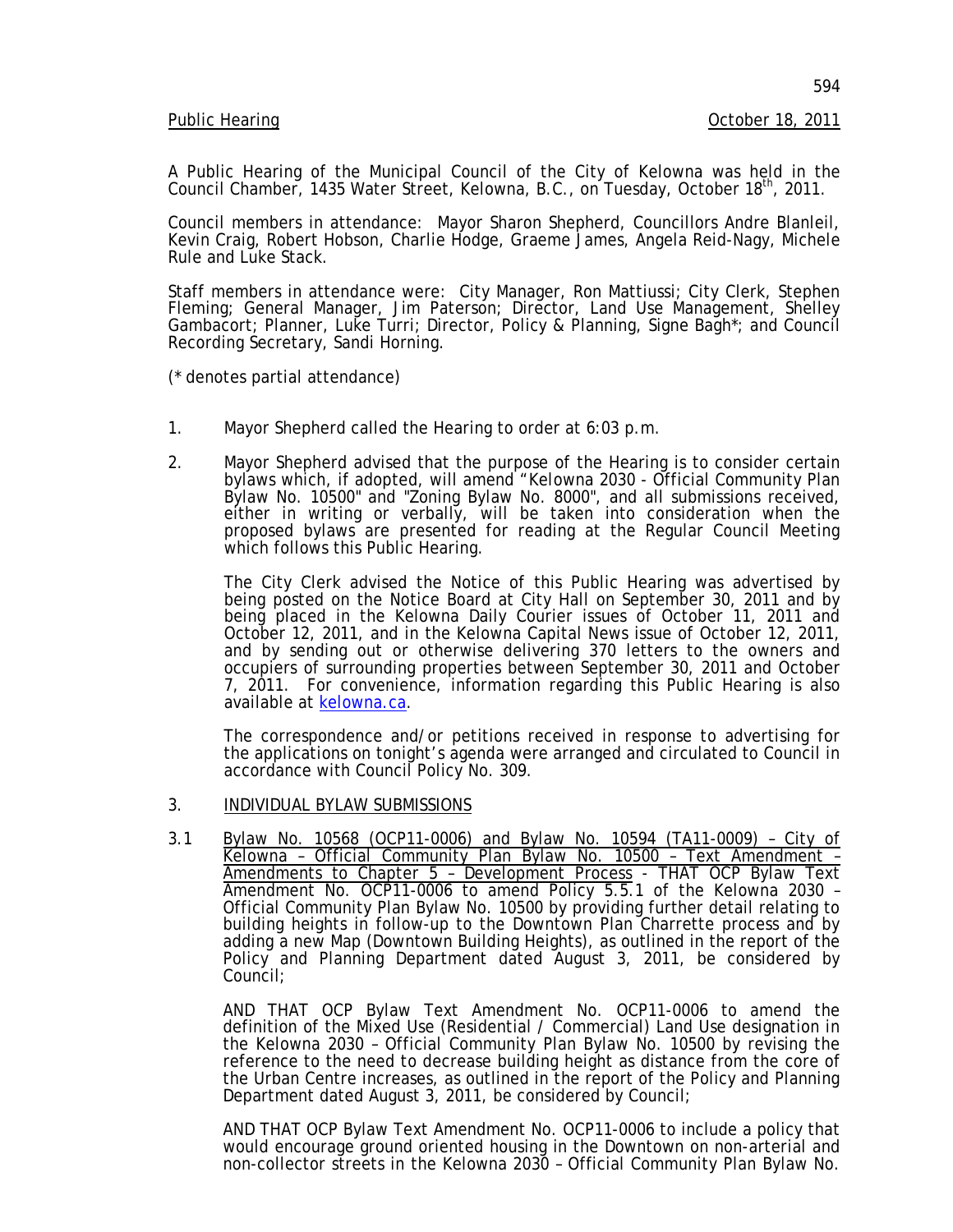10500, as outlined in the report of the Policy and Planning Department dated August 3, 2011, be considered by Council;

AND THAT further to the direction given staff on June 27, 2011, Council direct staff to not initiate an OCP amendment that would amend Map 4.1. Generalized Future Land Use to change the Future Land Use Designation of properties along the western side of Richter Street between the lane north of Bernard Avenue and Clement Avenue from Multiple Unit Residential (Medium Density) to Multiple Unit Residential (Low Density);

AND THAT Council confirm that OCP Bylaw Text Amendment No. OCP11-0006 has been considered in conjunction with the existing Financial Plan;

AND THAT the OCP Bylaw Text Amendment No. OCP11-0006 be forwarded to a Public Hearing for further consideration;

AND THAT Council direct staff to initiate amendments to the Zoning Bylaw No. 8000 to introduce greater side yard set-backs for C7 zone buildings over 22 m in height;

AND THAT Council direct staff to initiate Zoning Bylaw No. 8000 amendments to eliminate vehicle parking requirements for buildings that are four storeys or less in height along Bernard Avenue (between Abbott Street and Ellis Street) and the western side of Water Street (between Bernard Avenue and Lawrence Avenue);

AND FURTHER THAT the OCP amendments and Zoning Bylaw amendments referenced in the August 3, 2011 report from the Policy and Planning Department be advanced concurrently to a Public Hearing.

Staff:

- Displayed the map that is being proposed for inclusion in the Kelowna 2030 Official Community Plan.
- Summarized the proposed amendments to the Kelowna 2030 Official Community Plan.
- Summarized the proposed amendments to City of Kelowna Zoning Bylaw No. 8000.

The City Clerk advised that the following correspondence and/or petitions had been received:

- -
- o Letters of Opposition:<br> Richard Drinnan, 669 Greene Road<br> Robert Cichocki, 1221 Kelglen Crescent
- 

<sup>o</sup> Letter of Concern: Keith Funk, 1336 Wilson Avenue

Staff:

- Confirmed that once the Public Hearing was set, staff advised the Downtown Charrette participants of the Public Hearing date.
- Advised that in addition to the statutory requirements, staff placed further ads in the newspaper as well as used social media to advise the public with respect to
- Advised that staff will be holding further public consultations on the Downtown Plan in November 2011.
- Confirmed that the number of units allocated to the downtown area are not changing as a result of the proposed amendments.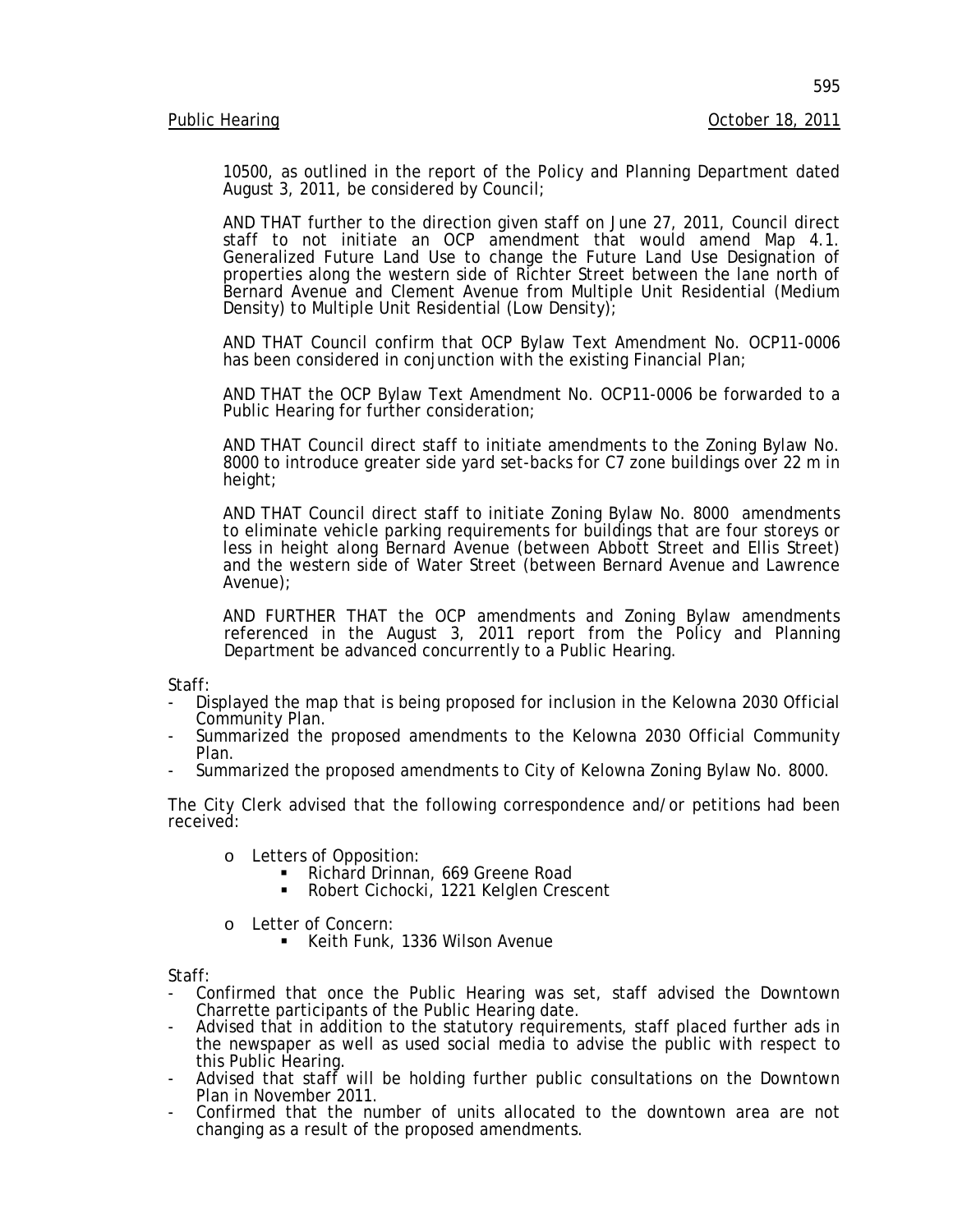Mayor Shepherd invited anyone in the public gallery who deemed themselves affected to come forward, followed by comments of Council.

Gallery:

# Keith Funk, 1336 Wilson Avenue

- Gave a presentation to Council that highlighted the following concerns:
	- o Floorplate Efficiency;
	- o Land Cost Increase;
	- o Further Social Segregation; and<br>o 'Rights' Based Question.
	-
- Advised that unfortunately he did not participate in the Downtown Charrette process.

- John Zeger, 1421 Sutherland Avenue<br>- Opposed to the proposed amendments.
- 
- Believes that the building heights in the downtown should not be increased.<br>Believes that a public referendum should be held to determine building heights within the downtown.

## Dale Manton, 2275 Aberdeen Street

- Advised that he participated in the Downtown Charrette process.<br>Expressed a concern with safety in the downtown.
- 
- Believes that the City needs more residents in the downtown area.
- Expressed a concern that "the feasibility of development" was not considered during the Charrette process.
- Supportive of the outcome of the Charrette.

### Mark Thompson, 5150 Cedar Creek Court

- Advised that he is the Vice-Chair of the Advisory Planning Commission.<br>Speaking in support of the proposed amendments.
- 
- Believes that Council should consider investigating the "air space" concept.
- Expressed a concern with respect to Bernard Avenue and the incentive of "no parking spaces". Feels that Council should consider a percentage variance vs. a 100% variance with respect to parking and Bernard Avenue developments.

- Chris Charron, Business Manager, Kelowna Travelodge<br>- Believes that there is a fundamental flaw in restricting the development of the<br>Kelowna Travelodge's property to a maximum of 6 storeys.
- Expressed a concern that properties adjacent to City Park, which potentially have a higher market value, are being restricted on how much value they can produce for potential developers.
- Believes that restricting height in the first layer of downtown will sabotage the success of the proposed Downtown Plan.
- Believes that future development of the Travelodge's site will be unlikely as a result of the height restrictions placed on the subject property.
- Requested that Council consider changing the height allowed on Leon Avenue to 26 storeys or more.

Richard Drinnan, 669 Greene Road

- Expressed a concern with the costs and benefits of the proposed land use and zoning.
- Expressed a concern with the cost to taxpayers as a result of the incentives being
- proposed.<br>Believes that the height issue is directly related to the economic cost of development.
- Expressed a concern that the Downtown Plan Charrette did not consider the feasibility of the proposals.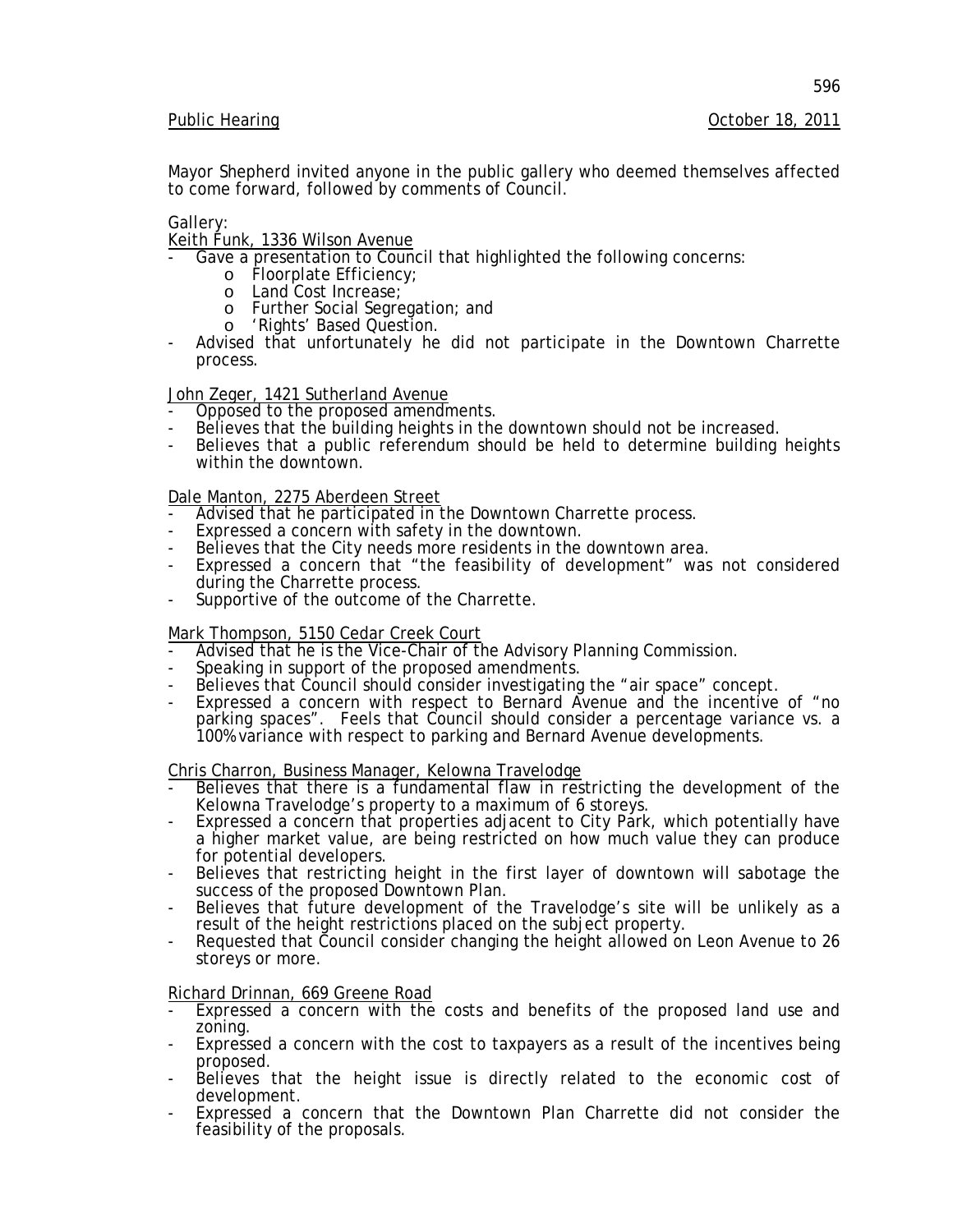597

- <u>Marty Enns, 737 Leon Avenue</u><br>- Opposed to any suggestion of tall or even taller buildings in this area of the<br>downtown.
- Believes that the heights being proposed were not supported by the participants of the 2030 Official Community Plan consultation process.
- Opposed to the proposed increase in building heights in the downtown area and believes that there should only be a maximum of 19 storeys.

Bob Hayworth, 1395 Ellis Street

- Currently lives in a tower in the downtown area.
- Expressed a concern that the setback requirements focus on the front and back of the proposed structures.
- Expressed a concern with view protection as he believes that view protection is important when you live downtown, particularly when you live in a tower. It is his belief that the connection to the neighbourhood is the view.
- In general, the proposed amendments are good, but he does have some concerns. Supportive of the separation principles being proposed for the towers.
- 

There were no further comments.

3.2 Bylaw No. 10604 (OCP11-0005) and Bylaw No. 10605 (Z11-0047) – 0911176 BC Ltd. (Architecturally Distinct Solutions) – 1170 Brant Avenue - THAT Official Community Plan Bylaw Amendment Application No. OCP11-0005 to amend Map 4.1 of the Kelowna 2030 – Official Community Plan Bylaw No. 10500, by changing the Future Land Use designation of Lot 3, Section 30, Township 24, ODYD, Plan 10537, located on 1170 Brant Avenue, Kelowna, BC from the S2RES – Single/Two Unit Residential designation and PARK – Major Park & Open Space, to the MRL – Multiple Unit Residential (low density) and PARK – Major Park & Open Space designation, as shown on Map "A" attached to the report of Land Use Management Department dated September 8, 2011, be considered by Council;

AND THAT Council considers the Advisory Planning Commission public process to be appropriate consultation for the purpose of Section 879 of the *Local Government Act*, as outlined in the Report of the Land Use Management Department dated August 18, 2011;

AND THAT Rezoning Application No. Z11-0047 to amend City of Kelowna Zoning Bylaw No. 8000, by changing the zoning classification of Lot 3, Section 30, Township 24, ODYD, Plan 10537, located on 1170 Brant Avenue, Kelowna, BC, from the RU1 – Large Lot Housing zone and to the RM3 – Low Density Multiple Housing and P3 – Parks and Open Space zones, as shown on Map "B" attached to the report of the Land Use Management Department, dated September 8, 2011, be considered by Council;

AND THAT Council forward Bylaw No. 10601 authorizing a Housing Agreement between the City of Kelowna and 0911176 BC Ltd., which requires the owners to designate 4 dwelling units for owner occupied affordable housing on Lot 3, Section 30, Township 24, ODYD, Plan 10537, located at 1170 Brant Avenue, Kelowna, B.C., for reading consideration.

AND THAT the Official Community Plan Bylaw Amendment Application No. OCP11-0005, and zone amending bylaw be forwarded to a Public Hearing for further consideration;

AND FURTHER THAT final adoption of Official Community Plan Bylaw Amendment Application No. OCP11-0005 and zone amending bylaw be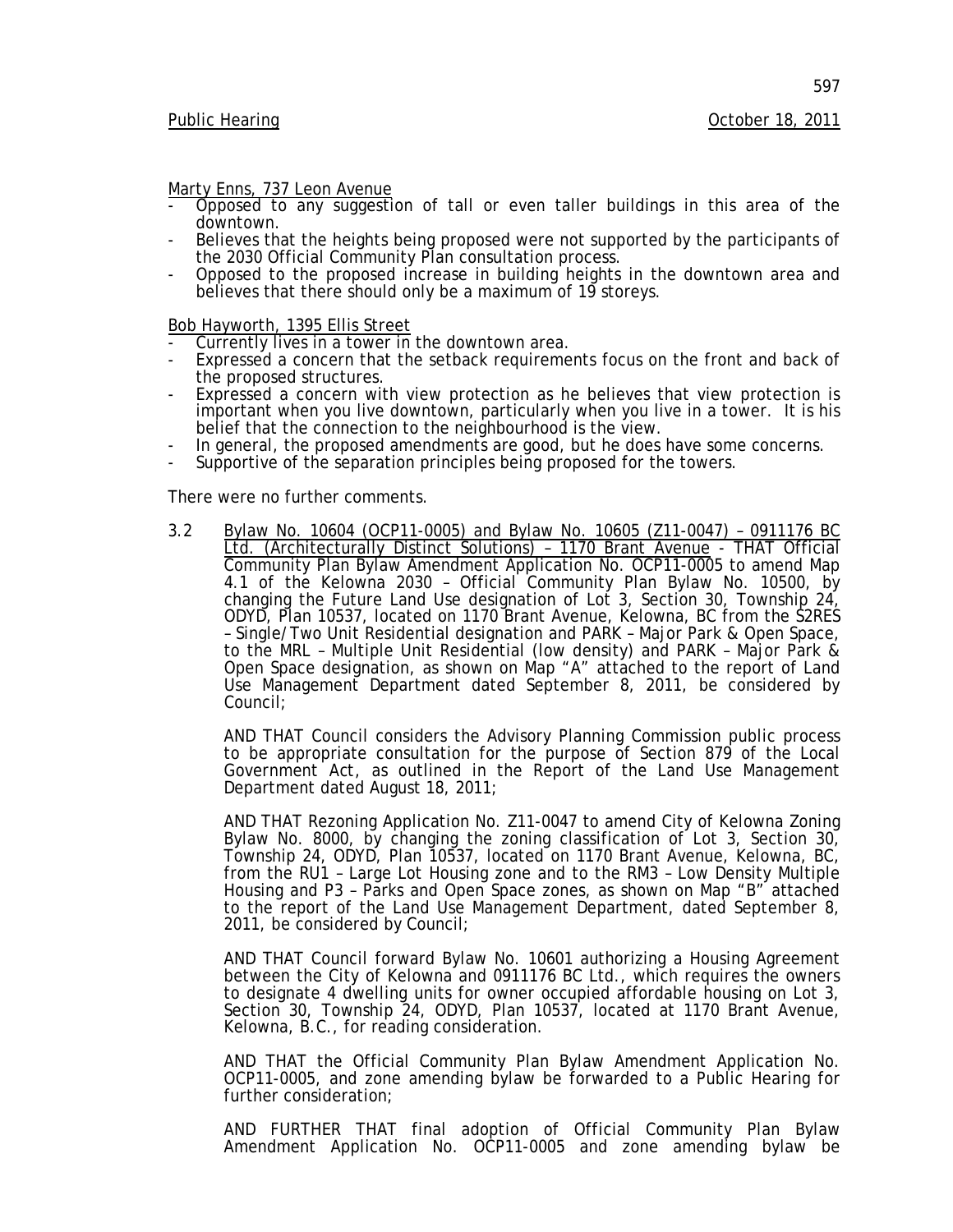considered in conjunction with Council's consideration of a Development Permit on the subject property;

AND THAT final adoption of Official Community Plan Bylaw Amendment Application No. OCP11-0005 and zone amending bylaw be considered subsequent to the requirements of the Development Engineering Branch being completed to their satisfaction;

AND THAT final adoption of the Official Community Plan Bylaw Amendment Application No. OCP11-0005 and zone amending bylaw be considered subsequent to the registration of a Section 219 restrictive covenant on the title of the subject property restricting the number of dwellings on the parcel to no more than 18 units.

Staff:

Addressed the concerns expressed by Council during the initial consideration of this application.

The City Clerk advised that the following correspondence and/or petitions had been received:

- o Letter of Opposition:
	- Ed & Neta Petkau, 1150 Kelview Street
- 
- <sup>o</sup> Letters of Concern: Richard Wensink, Glenmore Valley Community Association
	- D. Hugo Cookson, Cookson Motors Ltd., 1150 Gordon Drive

Mayor Shepherd invited the applicant or anyone in the public gallery who deemed themselves affected to come forward, followed by comments of Council.

Matt Johnston, Architecturally Distinct Solutions, Applicant's Representative

- Gave a presentation to Council and provided an overview of the proposed development.
- Advised that the site has already been approved for nine (9) single-family homes.<br>Displayed a rendering of the proposed development.
- 
- Displayed a rendering of the proposed development.<br>- Advised that the present development proposal is proposing 18 residential units in total and that each unit will have parking for two (2) owner/occupier vehicles and
- two (2) visitor vehicles.<br>Advised that the south-western portion of the property will be dedicated as park<br>and returned to the City.
- Believes this is a better use of existing serviceable land.<br>Believes that the proposal will create affordable market housing.
- 
- Believes that the proposal is very complimentary and is sensitively integrated into the existing neighbourhood.

Rob Richardson, Applicant's Representative

- Provided an overview of the natural environmental area that will be protected and preserved.
- Confirmed that a "no disturb" covenant will be registered on title.

Gallery:

Richard Wensink, on behalf of the Glenmore Valley Community Association

- Expressed a concern that the wildlife corridor in the area is not being adequately protected and suggested that a covenant be placed on the property to create a buffer zone.
- Believes that this proposal will result in a significant loss of land around Brandt's Creek that is currently being utilized as a wildlife corridor.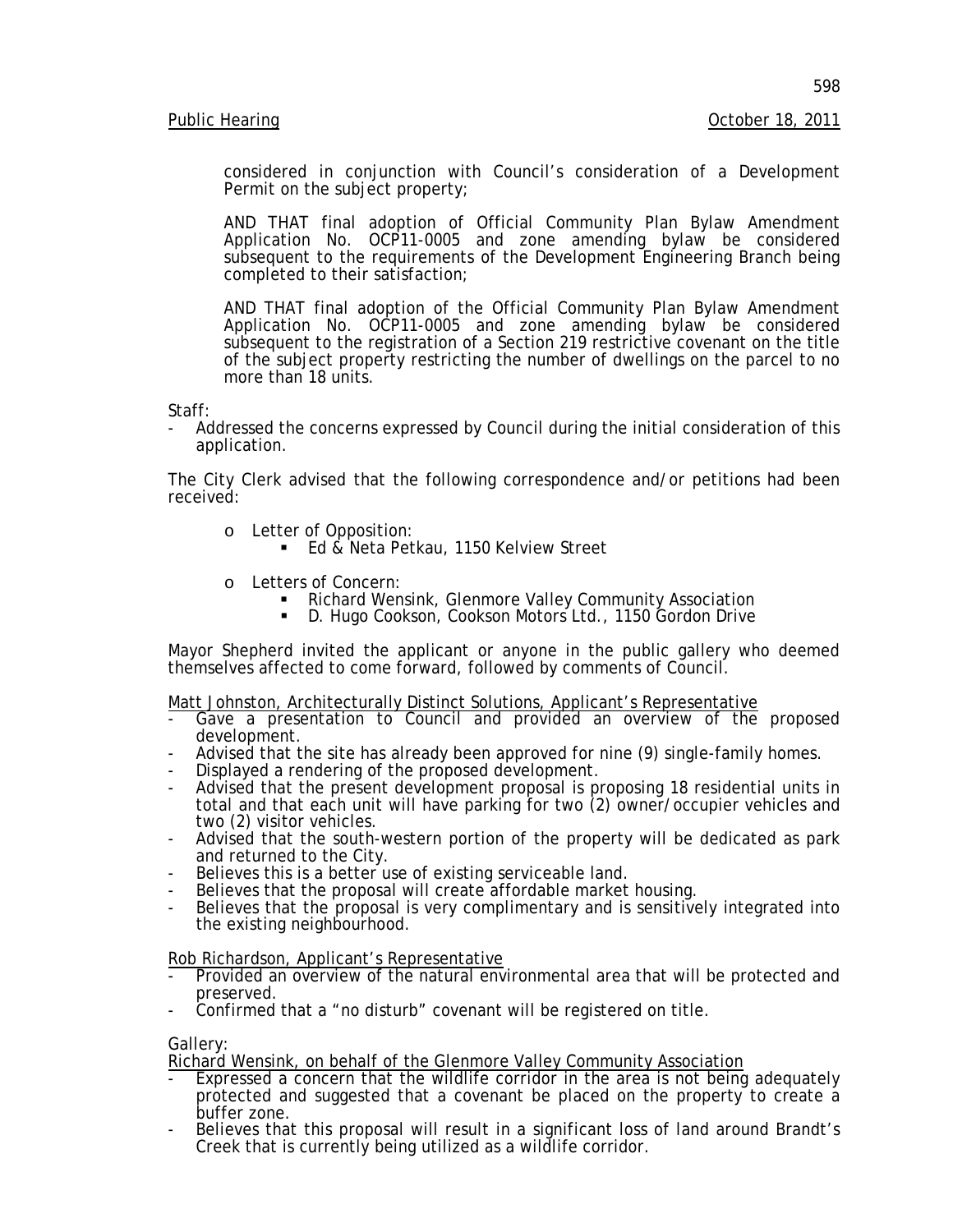#### Public Hearing **October 18, 2011**

599

- Expressed a concern with how the development will affect the fish that spawn in Brandt's Creek.
- Displayed photos of what the current green space in the area looks like.

John Harling, President, Glenmore Valley Community Association<br>- Advised that any development adjacent to Brandt's Creek it is concern to the Association.

- Santé Gasparetto, on behalf of Giovanni Gasparetto<br>- Advised that he is speaking on behalf of his father who lives at 1075 Wally Court.
- Advised that his father's property is directly adjacent to the subject property.
- Advised that his father likes the proposed development, but expressed a concern with some of the heights of the structures.

Rob Richardson, Applicant's Representative

- Clarified and addressed some of the issues and concerns raised by the members of the public.
- Advised that a portion of Brandt's Creek flows through private property.

#### Matt Johnston, Architecturally Distinct Solutions, Applicant's Representative

- Clarified and addressed some of the issues and concerns raised by the members of the public with respect to the proposed building heights.

There were no further comments.

3.3 Bylaw No. 10606 (OCP09-0017) and Bylaw No. 10607 (Z09-0079) – Natisa Development Corporation (City of Kelowna) – 3471 Lakeshore Road - THAT Development Permit No. DP09-0160 and Development Variance Permit No. DP09-0161 for Lot 3, District Lot 134, ODYD, Plan 38150; Lot 39, District Lot 134, ODYD, Plan 3886 except Plan KAP76671; Lot 38, District Lot 134, ODYD, Plan 3886 except Plan 40525; Lot 37, District Lot 134, ODYD, Plan 3886 except Plan 40525; Lot 36, District Lot 134, ODYD, Plan 3886; located at 3441, 3451, 3461 & 3471 Lakeshore Road, Kelowna, BC be rescinded by Council;

AND THAT Official Community Plan Bylaw Amendment Application No. OCP09-<br>0017 to amend Map 4.1 of the Kelowna 2030 - Official Community Plan Bylaw No. 10500 by changing the Future Land Use designation of Lot 36 District Lot 134 ODYD Plan 3886 located at 3471 Lakeshore Road, Kelowna BC from the Mixed-Use (Residential/Commercial) designation to the Single/Two Unit Residential designation as shown on Map "A" attached to the report of Land Use Management Department, dated September 2, 2011, be considered by Council;

AND THAT Rezoning Application No. Z09-0079 to amend the City of Kelowna Zoning Bylaw No. 8000 by changing the zoning classification of Lot 36 District Lot 134 ODYD Plan 3886 located at 3471 Lakeshore Road, Kelowna BC, from the C9 – Tourist Commercial zone to the RU6 – Two Dwelling Housing zone, be considered by Council;

AND FURTHER THAT the Official Community Plan Bylaw Amendment Application No. OCP09-0017 bylaw and the zone amending bylaw be forwarded to a Public Hearing for further consideration.

The City Clerk advised that no correspondence and/or petitions had been received.

Mayor Shepherd invited anyone in the public gallery who deemed themselves affected to come forward, followed by comments of Council.